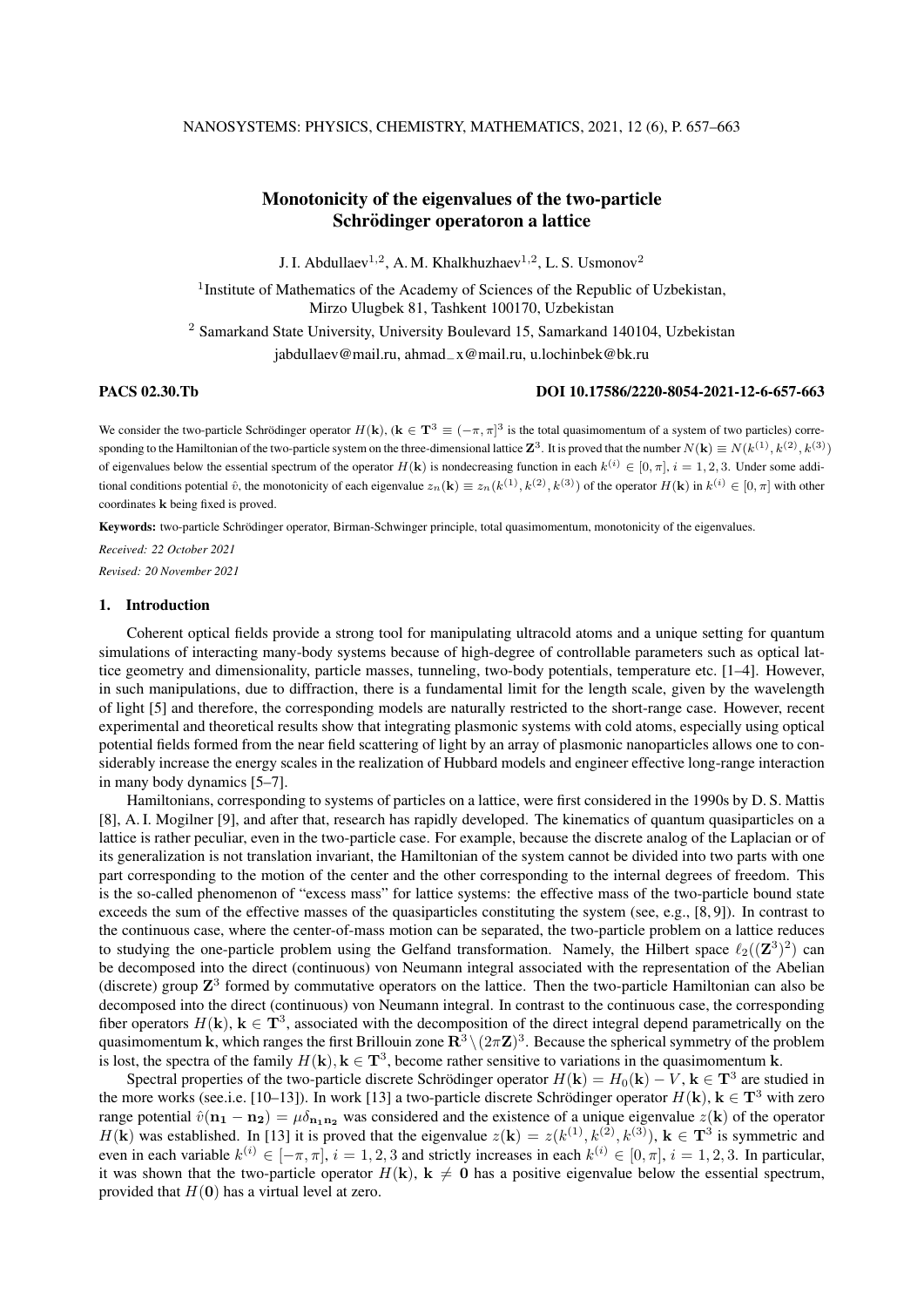The following effect was discovered in [14] for a wide class of two-particle Schrödinger operators  $H(\mathbf{k})$ , associated with the Hamiltonian of the system of two arbitrary particles. If the discrete Schrödinger operator  $H(0)$ ,  $0 = (0, 0, 0) \in \mathbf{T}^3$ , has a virtual level or an eigenvalue on the lower threshold of the essential spectrum, then the operator  $H(\mathbf{k})$ , has an eigenvalue below the threshold of the essential spectrum for all nonzero values of the quasimomentum  $k \in T^3$ . Similar results was discussed in [15] for d– dimensional lattice case. In [16] was studied the discrete spectrum of the two-particle Schrödinger operator  $H_{\mu,\lambda}(\mathbf{k}), \mathbf{k} \in \mathbf{T}^2$ , associated to the Bose–Hubbard Hamiltonian  $\hat{H}_{\mu,\lambda}$  of a system of two identical bosons interacting on site and nearest-neighbor sites in the two dimensional lattice  $\mathbf{Z}^2$ , with interaction magnitudes  $\mu \in \mathbb{R}$  and  $\lambda \in \mathbb{R}$ , respectively, and completely described the spectrum of  $H_{\mu,\lambda}(\mathbf{0})$ and established the optimal lower bound for the number of eigenvalues of  $H_{\mu,\lambda}(\mathbf{k})$  outside its essential spectrum for all values of  $k \in T^2$ . Namely, the  $(\mu, \lambda)$  -plane was partitioned that in each connected component of the partition, the number of bound states of below or above its essential spectrum cannot be less than the corresponding number of bound states of  $H_{\mu,\lambda}(0)$  below or above its essential spectrum. In [17] a two-particle Schrödinger operator H on the d− dimensional diamond lattice was considered and a sufficiency condition of finiteness for discrete spectrum eigenvalues of H was found.

In this note, we consider the two-particle operator  $H(\mathbf{k}) = H_0(\mathbf{k}) - V$ ,  $\mathbf{k} \in \mathbf{T}^3$  with general potential v. For the potential  $\hat{v}(\mathbf{x}) = (\mathcal{F}v)(\mathbf{x})$  we assume:

$$
\hat{v}(\mathbf{x}) \ge 0, \forall \mathbf{x} \in \mathbf{Z}^3, \quad \hat{v} \in \ell_1(\mathbf{Z}^3). \tag{1.1}
$$

Non-negativity  $\hat{v}(\mathbf{x}) \ge 0$  will ensure the positivity interaction operator V. We denote by  $V^{1/2}$  its positive square root. When proving monotonicity the eigenvalue  $z_n(\mathbf{k})$  of the operator  $H(\mathbf{k})$  with respect to  $k^{(i)} \in [0, \pi]$ , we will use the monotonicity property of the operator-valued function:

$$
G(\mathbf{k}, z) = V^{\frac{1}{2}} (H_0(\mathbf{k}) - zI)^{-1} V^{\frac{1}{2}}
$$

by  $z \in (-\infty, \mathcal{E}_{min}(\mathbf{k}))$  and  $k^{(i)} \in [0, \pi]$ , where the number  $\mathcal{E}_{min}(\mathbf{k})$  is the left edge of the essential spectrum of the operator  $H(\mathbf{k})$ . For any  $\mathbf{k} \in (-\pi, \pi)^3$  the operator  $G(\mathbf{k}, z)$  converges uniformly to the limit operator  $G(\mathbf{k}, \mathcal{E}_{\min}(\mathbf{k}))$ as  $z \to \mathcal{E}_{\text{min}}(\mathbf{k})$ . Under the condition (1.1), it is proved that  $G(\mathbf{k}, \mathcal{E}_{\text{min}}(\mathbf{k}))$  belongs to the class  $\Sigma_1$  (see. proof of the Lemma 3.1.) Since  $G(\mathbf{k}, \mathcal{E}_{min}(\mathbf{k}))$  is monotonic in each  $k^{(i)} \in [0, \pi]$ ,  $i = 1, 2, 3$  it follows that the number  $N(\mathbf{k})$  of eigenvalues lying below the essential spectrum of the operator  $H(\mathbf{k})$  is nondecreasing function with respect in each  $k^{(i)} \in [0, \pi], i = 1, 2, 3$  (Theorem 2.1).

We will prove the monotonicity  $G(\mathbf{k}, z)$  by  $z \in (-\infty, \mathcal{E}_{\min}(\mathbf{k}))$ , that is  $G(\mathbf{k}, z_1) \leq G(\mathbf{k}, z_2)$  at  $z_1 < z_2$ . This implies that each eigenvalue  $\lambda_n(\mathbf{k}, z)$  of the operator  $G(\mathbf{k}, z)$  is increasing function with respect to  $z \in (-\infty, \mathcal{E}_{\text{min}}(\mathbf{k}))$ (Lemma 3.4). Given  $\hat{v}(2s, n^{(2)}, n^{(3)}) \equiv 0, \forall s \in \mathbb{Z}$  or  $\hat{v}(2s+1, n^{(2)}, n^{(3)}) \equiv 0, \forall s \in \mathbb{Z}$  the operator-valued function  $G(\mathbf{k}, z)$  decreases by  $k^{(1)} \in [0, \pi]$  (Lemma 3.5). It follows that each eigenvalue  $z_n(\mathbf{k})$  of the two-particle operator  $H(\mathbf{k})$  increases in  $k^{(1)} \in [0, \pi]$  (Theorem 2.3).

# 2. Representation of Hamiltonian associated to a system of two particle on a lattice. Statement of the main result

Energy operator  $\hat{H}$  of a system of two quantum particles on a three-dimensional lattice  $\mathbb{Z}^3$  acts in the Hilbert space  $\ell_2((\mathbf{Z}^3)^2)$  by:

$$
\hat{H} = \hat{H}_0 - \hat{V},
$$

where the free energy operator  $\hat{H}_0$  acts in  $\ell_2((\mathbf{Z}^3)^2)$  as:

$$
\hat{H}_0 = -\frac{1}{2m_1} \Delta_{x_1} - \frac{1}{2m_2} \Delta_{x_2}.
$$

Here,  $m_1, m_2 > 0$  are denoted the masses of particles, which in the future are considered equal to one,  $\Delta_{x_1} = \Delta \otimes I$ and  $\Delta_{x_2} = I \otimes \Delta$ , lattice Laplacian  $\Delta$  is a difference operator describing the transfer of a particle from a site to neighboring site:

$$
(\Delta \hat{\psi})(\mathbf{x}) = \sum_{i=1}^{3} [\hat{\psi}(\mathbf{x} + \mathbf{e}_i) + \hat{\psi}(\mathbf{x} - \mathbf{e}_i) - 2\hat{\psi}(\mathbf{x})], \quad \hat{\psi} \in \ell_2(\mathbf{Z}^3),
$$

where  ${\bf e}_1 = (1, 0, 0), {\bf e}_2 = (0, 1, 0), {\bf e}_3 = (0, 0, 1)$  are the unit vectors in  ${\bf Z}^3$ .

The interaction of two particles is described by the operator  $\hat{V}$ :

$$
(\hat{V}\hat{\psi})(\mathbf{x_1}, \mathbf{x_2}) = \hat{v}(\mathbf{x_1} - \mathbf{x_2})\hat{\psi}(\mathbf{x_1}, \mathbf{x_2}), \quad \hat{\psi} \in \ell_2((\mathbf{Z}^3)^2).
$$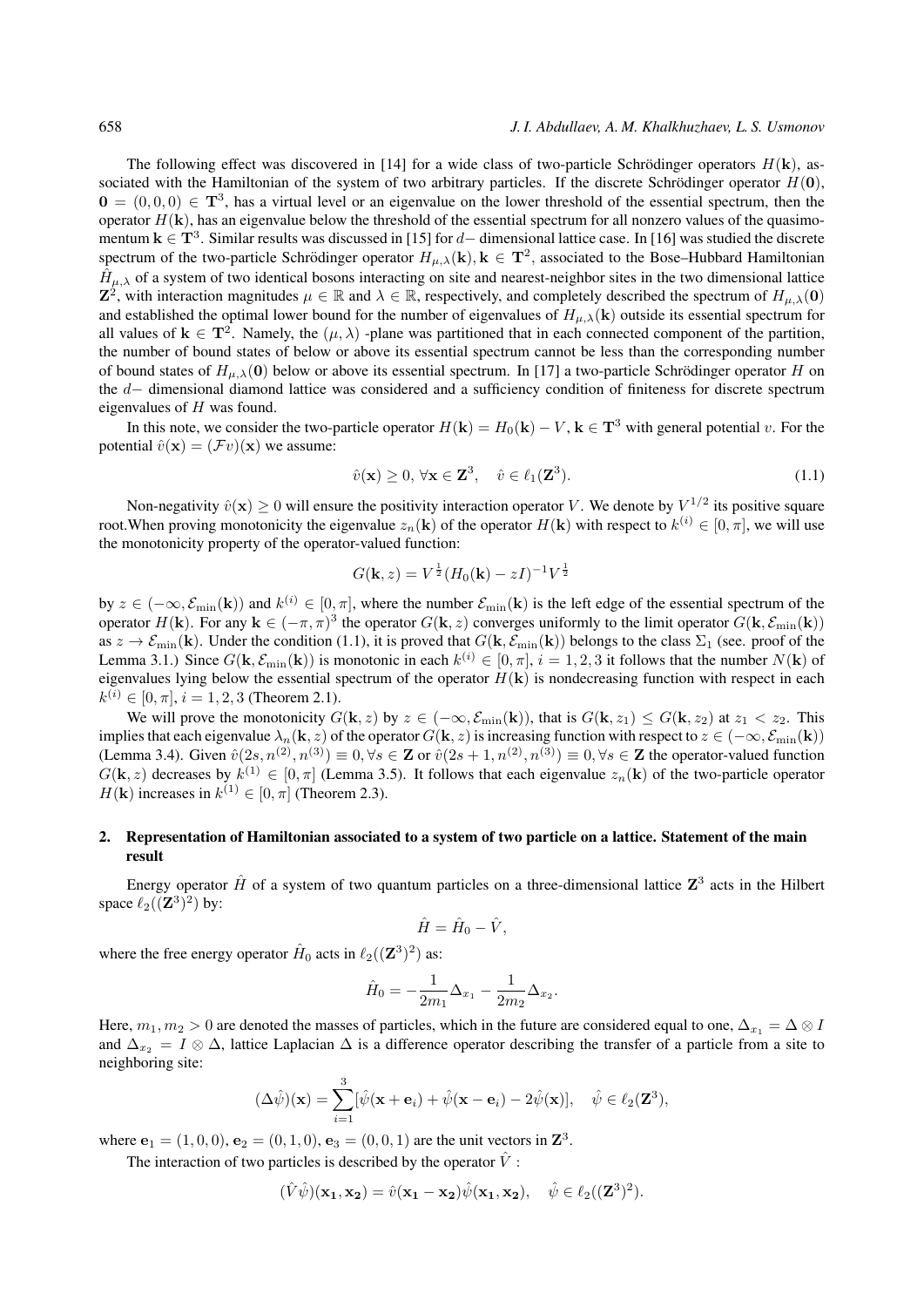Under the conditions (1.1), the energy operator  $\hat{H}$  is the bounded self-adjoint operator in the space  $\ell_2((\mathbf{Z}^3)^2)$ . Transition to momentum representation is performed by using the Fourier transform  $\mathcal{F}: L_2((\mathbf{T}^3)^2)\to \ell_2((\mathbf{Z}^3)^2)$ . Operator energy  $H = \mathcal{F}^{-1} \hat{H} \mathcal{F}$  in the momentum representation commutes with the group of unitary operators  $U_s$ ,  $s \in \mathbb{Z}^3$ :

$$
(U_{\mathbf{s}}f)(\mathbf{k_1}, \mathbf{k_2}) = \exp(-i(\mathbf{s}, \mathbf{k_1} + \mathbf{k_2}))f(\mathbf{k_1}, \mathbf{k_2}), \quad f \in L_2((\mathbf{T}^3)^2).
$$

From the last fact we obtain [18] that there are decompositions of the space  $L_2((\mathbf{T}^3)^2)$ , operators  $U_s$  and H into direct integrals:

$$
L_2((\mathbf{T}^3)^2) = \int_{\mathbf{T}^3} \oplus L_2(F_{\mathbf{k}}) d\mathbf{k}, \quad U_{\mathbf{s}} = \int_{\mathbf{T}^3} \oplus U_{\mathbf{s}}(\mathbf{k}) d\mathbf{k}, \quad H = \int_{\mathbf{T}^3} \oplus \tilde{H}(\mathbf{k}) d\mathbf{k}.
$$

Here

$$
F_{\mathbf{k}} = \{ (\mathbf{k_1}, \mathbf{k_2}) \in (\mathbf{T}^3)^2 : \quad \mathbf{k_1} + \mathbf{k_2} = \mathbf{k} \};
$$

 $U_s(\mathbf{k})$ ,  $\mathbf{k} \in \mathbf{T}^3$  is the multiplication operator by the function  $\exp(-i(\mathbf{s}, \mathbf{k}))$  in the space  $L_2(F_{\mathbf{k}})$ , and fiber operators  $\tilde{H}(\mathbf{k}), \mathbf{k} \in \mathbf{T}^3$  in  $L_2(F_{\mathbf{k}})$  are defined according to the formula

$$
(\tilde{H}(\mathbf{k})f)(\mathbf{q}, \mathbf{k} - \mathbf{q}) = (\mathcal{E}(\mathbf{q}) + \mathcal{E}(\mathbf{k} - \mathbf{q}))f(\mathbf{q}, \mathbf{k} - \mathbf{q}) - (2\pi)^{-\frac{3}{2}} \int_{\mathbf{T}^3} v(\mathbf{q} - \mathbf{s})f(\mathbf{s}, \mathbf{k} - \mathbf{s})d\mathbf{s}
$$

and it is unitarily equivalent to the operator  $H(\mathbf{k}) = H_0(\mathbf{k}) - V$ , the so-called the Schrödinger operator. Unitarity is carried out using the unitary transformation:

$$
u_{\mathbf{k}}: L_2(F_{\mathbf{k}}) \to L_2(\mathbf{T}^3), \quad (u_{\mathbf{k}}g)(\mathbf{q}) = g(\frac{\mathbf{k}}{2} - \mathbf{q}, \frac{\mathbf{k}}{2} + \mathbf{q}).
$$

 $H_0(\mathbf{k})$  is the multiplication operator by the function:

$$
\mathcal{E}_{\mathbf{k}}(\mathbf{q}) = \mathcal{E}(\frac{\mathbf{k}}{2} + \mathbf{q}) + \mathcal{E}(\frac{\mathbf{k}}{2} - \mathbf{q}),
$$

where:

$$
\mathcal{E}(\mathbf{q}) = \sum_{j=1}^{3} (1 - \cos q^{(j)})
$$

and V is the integral operator in  $L_2(\mathbf{T}^3)$ , generated by the kernel  $(2\pi)^{-3/2}v(\mathbf{q}-\mathbf{s})$ . The kernel v of the integral operator V is the Fourier transform of the potential  $\hat{v}$ . The potential  $\hat{v}$  satisfies the conditions (1.1), therefore, the function  $v$  is continuous on  $\mathbf{T}^3$ .

We denote by  $N(\mathbf{k})$  the number of eigenvalues of the operator  $H(\mathbf{k})$ , lying to the left  $\mathcal{E}_{\min}(\mathbf{k}) = \min_{\mathbf{q} \in \mathbf{T}^3} \mathcal{E}_{\mathbf{k}}(\mathbf{q})$ .

**Theorem 2.1.**  $N(\mathbf{k}) \equiv N(k^{(1)}, k^{(2)}, k^{(3)})$  is nondecreasing function in each  $k^{(i)} \in [0, \pi]$  with other coordinates of  $k \in T^3$  *being fixed.* 

Assumption 2.2. *Let:*

$$
\hat{v}(2s, n^{(2)}, n^{(3)}) = 0, \forall s \in \mathbb{Z} \tag{2.1}
$$

*or:*

$$
\hat{v}(2s+1, n^{(2)}, n^{(3)}) = 0, \forall s \in \mathbf{Z}.
$$
\n(2.2)

**Theorem 2.3.** Let assumption 2.2 be fulfilled. Then, each eigenvalue  $z_n(\mathbf{k}) \equiv z_n(k^{(1)}, k^{(2)}, k^{(3)})$  – of the operator  $H(\mathbf{k})$  *increases in*  $k^{(1)} \in [0, \pi]$ *.* 

# Remark 2.4. *Let:*

$$
\hat{v}(n^{(1)}, 2s, n^{(3)}) = 0, \forall s \in \mathbf{Z}
$$

 $\hat{v}(n^{(1)}, 2s+1, n^{(3)}) = 0, \forall s \in \mathbb{Z}$ 

*(respectively*

$$
\hat{v}(n^{(1)}, n^{(2)}, 2s) = 0, \forall s \in \mathbf{Z}
$$

*or:*

*or:*

 $\hat{v}(n^{(1)}, n^{(2)}, 2s + 1) = 0, \forall s \in \mathbb{Z}$ ).

Then, each eigenvalue  $z_n(\mathbf{k})$  of the operator  $H(\mathbf{k})$  increases in  $k^{(2)} \in [0, \pi]$  (respectively in  $k^{(3)} \in [0, \pi]$ ).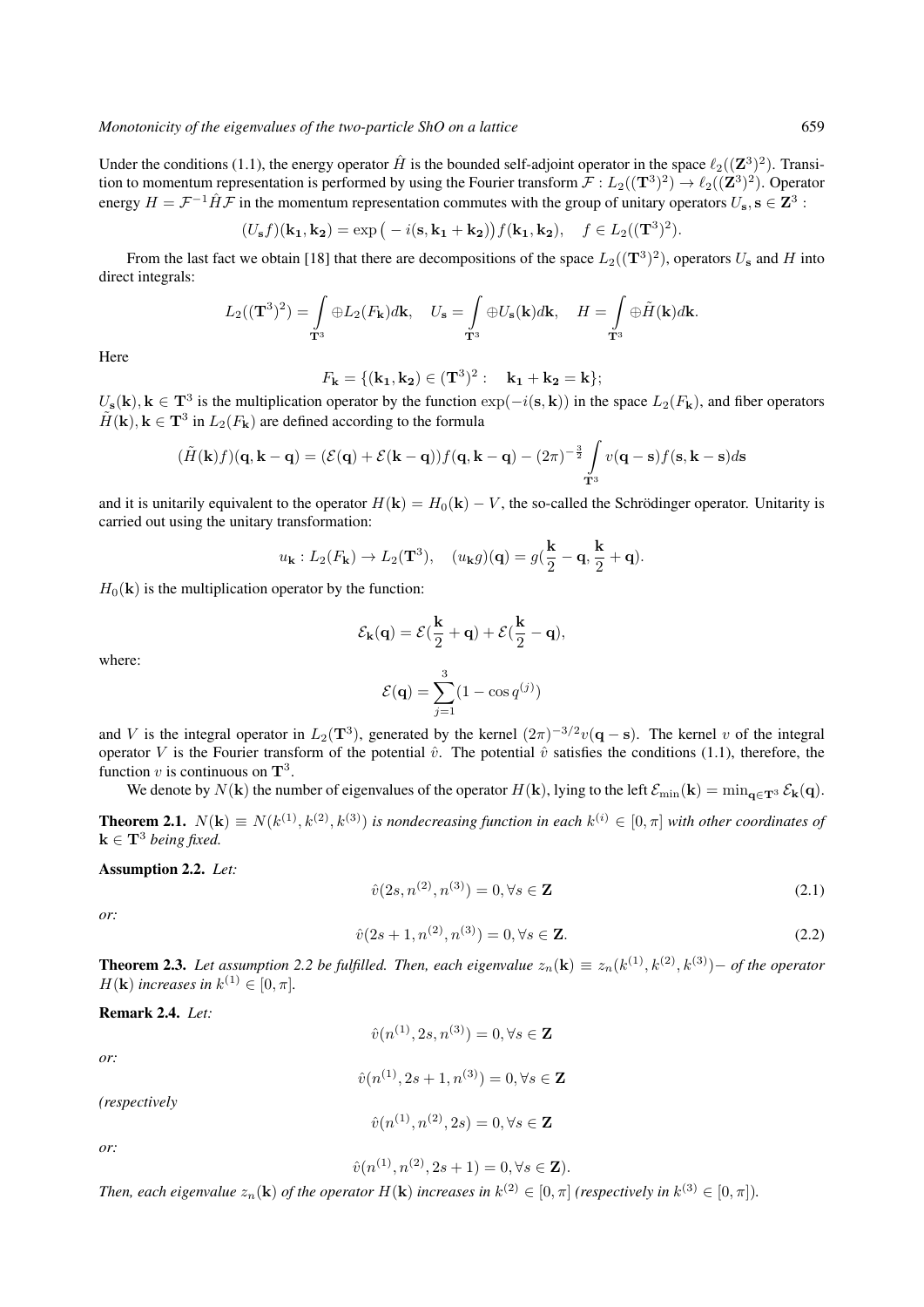## 3. Eigenvalues of the two-particle operator

Let us investigate the essential and discrete spectra of families of two-particle discrete Schrödinger operator  $H(\mathbf{k})$ ,  $\mathbf{k} \in \mathbf{T}^3$ . Here, we will study the number  $N(\mathbf{k})$  of eigenvalues of the operator  $H(\mathbf{k})$ , lying below the essential spectrum and dependence of the eigenvalues  $z_n(\mathbf{k})$  on the total quasi-momentum  $\mathbf{k} \in \mathbf{T}^3$ .

We introduce the following notation: for a self-adjoint operator B acting in a Hilbert space  $H$  and not having any essential spectrum on the right from the point  $\mu$ , denote by  $\mathcal{H}_B(\mu) \subset \mathcal{H}, \mu \in \mathbb{R}$  subspaces such that nonzero elements  $f \in \mathcal{H}_B(\mu)$  satisfy the inequality  $(Bf, f) > \mu(f, f)$  and put:

$$
n(\mu, B) = \sup_{\mathcal{H}_B(\mu)} \dim \mathcal{H}_B(\mu).
$$

If some point of the essential spectrum B is greater  $\mu$ , then  $n(\mu, B)$  is equal to infinity, and if  $n(\mu, B)$  finite, then it is equal to the number of eigenvalues of the operator B, which is greater than  $\mu$  (see., for example, Glazman's lemma [19])

The number  $n(\mu, B)$  is the same as the number of eigenvalues of the operator B lying to the right of  $\mu$ . For any  $\mathbf{k} \in (-\pi, \pi)^3$  and  $z \leq \mathcal{E}_{\text{min}}(\mathbf{k})$  we define the integral operators  $G(\mathbf{k}, z)$  and  $Q(\mathbf{k}, z)$ , acting in the space  $L_2(\mathbf{T}^3)$  with the kernels:

$$
G(\mathbf{k}, z; \mathbf{p}, \mathbf{q}) = \frac{1}{(2\pi)^3} \int_{\mathbf{T}^3} v^{\frac{1}{2}} (\mathbf{p} - \mathbf{t}) (\mathcal{E}_{\mathbf{k}}(\mathbf{t}) - z)^{-1} v^{\frac{1}{2}} (\mathbf{t} - \mathbf{q}) d\mathbf{t}
$$

and:

$$
Q(\mathbf{k}, z; \mathbf{p}, \mathbf{q}) = (2\pi)^{-\frac{3}{2}} v^{\frac{1}{2}} (\mathbf{p} - \mathbf{q}) ((\mathcal{E}_{\mathbf{k}}(\mathbf{q}) - z)^{\frac{1}{2}})^{-1},
$$

where:

$$
v^{\frac{1}{2}}(\mathbf{p}) = (F\hat{v}^{\frac{1}{2}})(\mathbf{p}) = \frac{1}{(2\pi)^{3/2}} \sum_{\mathbf{n}\in\mathbf{Z}^3} \sqrt{\hat{v}(\mathbf{n})} \exp(i(\mathbf{n}, \mathbf{p})).
$$

Note that for any  $z < \mathcal{E}_{\text{min}}(\mathbf{k})$  the equalities

$$
G(\mathbf{k},z) = V^{\frac{1}{2}} r_0(\mathbf{k},z) V^{\frac{1}{2}}, \qquad Q(\mathbf{k},z) = V^{\frac{1}{2}} r_0^{\frac{1}{2}}(\mathbf{k},z),
$$

hold, where  $r_0(\mathbf{k}, z)$  is the resolvent of the unperturbed operator  $H_0(\mathbf{k})$ , and  $V^{\frac{1}{2}}$  is the positive square root of the positive operator V. In the limiting case  $z = \mathcal{E}_{\text{min}}(\mathbf{k})$ , we have the following assertion.

**Lemma 3.1.** For any  $\mathbf{k} \in (-\pi, \pi)^3$  the operator  $Q(\mathbf{k}, \mathcal{E}_{\min}(\mathbf{k}))$  belongs the Hilbert-Schmidt class  $\Sigma_2$ .

*Proof.* By virtue of conditions (1.1) for the potensial  $\hat{v}(\cdot)$  the function  $v^{\frac{1}{2}}(\cdot)$  belongs to  $L_2(\mathbf{T}^3)$ . The function  $\mathcal{E}_k(\mathbf{p})$  –  $\mathcal{E}_{\text{min}}(\mathbf{k})$  can be represented as:

$$
\mathcal{E}_{\mathbf{k}}(\mathbf{p}) - \mathcal{E}_{\min}(\mathbf{k}) = 2 \sum_{i=1}^{3} \cos \frac{k^{(i)}}{2} (1 - \cos p^{(i)}), \quad \mathbf{k} \in (-\pi, \pi)^{3}, \tag{3.1}
$$

and it has only nondegenerate minimum at the point  $p = 0$ , therefore:

$$
\int_{\mathbf{T}^3}\int_{\mathbf{T}^3} |Q(\mathbf{k},\mathcal{E}_{\min}(\mathbf{k});\mathbf{p},\mathbf{q})|^2 d\mathbf{p} d\mathbf{q} = \frac{1}{(2\pi)^3}\int_{\mathbf{T}^3}|v^{\frac{1}{2}}(\mathbf{p})|^2 d\mathbf{p}\int_{\mathbf{T}^3}\frac{d\mathbf{q}}{\mathcal{E}_{\mathbf{k}}(\mathbf{q})-\mathcal{E}_{\min}(\mathbf{k})} < \infty.
$$

It means that  $Q(\mathbf{k}, \mathcal{E}_{\text{min}}(\mathbf{k}))$  belongs to the Hilbert-Schmidt class  $\Sigma_2$ .

From the representation  $G(\mathbf{k}, z) = Q(\mathbf{k}, z) (Q(\mathbf{k}, z))^*$  it follows positivity and the operator  $G(\mathbf{k}, z)$  belongs to the class  $\Sigma_1$  with all  $\mathbf{k} \in (-\pi, \pi)^3$  and  $z \leq \mathcal{E}_{\min}(\mathbf{k})$ .

**Lemma 3.2.** *The number*  $z < \mathcal{E}_{min}(\mathbf{k})$  *is an eigenvalue of the operator*  $H(\mathbf{k})$  *if and only if*  $\lambda = 1$  *is an eigenvalue of the operator*  $G(\mathbf{k}, z)$ *.* 

**Proof of Theorem 2.1.** Using the view  $(3.1)$  we get that the function:

$$
(G(\mathbf{k},\mathcal{E}_{\min}(\mathbf{k}))\psi,\psi) = \int_{\mathbf{T}^3} \frac{|(V^{1/2}\psi)(\mathbf{p})|^2 d\mathbf{p}}{\mathcal{E}_{\mathbf{k}}(\mathbf{p}) - \mathcal{E}_{\min}(\mathbf{k})} = \int_{\mathbf{T}^3} \frac{|(V^{1/2}\psi)(\mathbf{p})|^2 d\mathbf{p}}{2\sum_{i=1}^3 \cos \frac{k^{(i)}}{2} (1 - \cos p^{(i)})}
$$

is non-decreasing in each  $k^{(i)} \in [0, \pi]$  with fixed other coordinates. This means that the function  $N(\bf{k})$  also has this property.  $\Box$ 

Let us denote by  $\lambda_1(\mathbf{k}, z) \geq \lambda_2(\mathbf{k}, z) \geq \cdots \geq \lambda_n(\mathbf{k}, z) \geq \cdots$  eigenvalues of the compact positive operator  $G(\mathbf{k}, z)$ . Each eigenvalue  $\lambda_n(\mathbf{k}, z)$  is the even function by  $k^{(i)} \in [-\pi, \pi]$ . Now we will prove the monotonicity of each eigenvalue  $\lambda_n(\mathbf{k}, z)$  by  $z \in (-\infty, \mathcal{E}_{\min}(\mathbf{k}))$  and  $k^{(i)} \in [0, \pi]$ .

$$
\Box
$$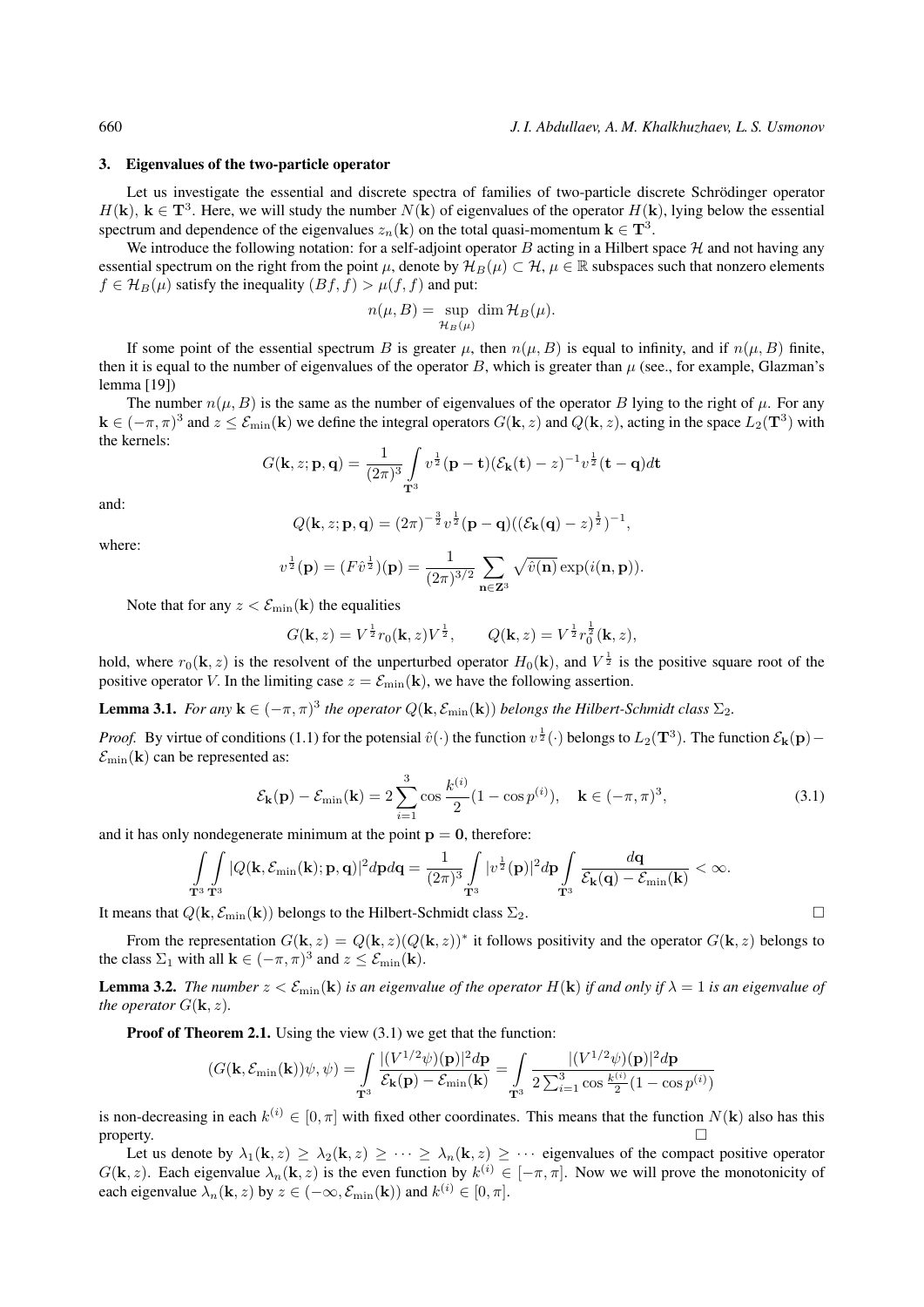The following lemma is a Birman-Schwinger principle for the operator  $H(\mathbf{k})$ .

**Lemma 3.3.** *For any*  $\mathbf{k} \in (-\pi, \pi)^3$  *and*  $z \leq \mathcal{E}_{\min}(\mathbf{k})$  *the equality:* 

$$
n(-z, -H(\mathbf{k})) = n(1, G(\mathbf{k}, z)),
$$
\n(3.2)

*holds.*

*Proof.* A proof of a similar lemma is given in the paper [15].

**Lemma 3.4.** For any  $\mathbf{k} \in (-\pi, \pi)^3$  each positive eigenvalue  $\lambda_n(\mathbf{k}, z)$  of the operator  $G(\mathbf{k}, z)$  increases by  $z \in$  $(-\infty, \mathcal{E}_{\min}(\mathbf{k})).$ 

*Proof.* For any  $\psi \in L_2(\mathbf{T}^3)$  and  $z_1 < z_2 \in (-\infty, \mathcal{E}_{\min}(\mathbf{k}))$  the inequality holds

$$
\int\limits_{{\mathbf{T}}^3} \frac{|(V^{1/2}\psi)({\mathbf{p}})|^2 d{\mathbf{p}}}{\mathcal{E}_{{\mathbf{k}}}({\mathbf{p}})-z_1}\leq \int\limits_{{\mathbf{T}}^3} \frac{|(V^{1/2}\psi)({\mathbf{p}})|^2 d{\mathbf{p}}}{\mathcal{E}_{{\mathbf{k}}}({\mathbf{p}})-z_2}.
$$

Hence  $(G(\mathbf{k}, z_1)\psi, \psi) \leq (G(\mathbf{k}, z_2)\psi, \psi)$ , so  $\lambda_n(\mathbf{k}, z_1) \leq \lambda_n(\mathbf{k}, z_2)$ . Now, we show the strict inequality:

$$
\lambda_n(\mathbf{k}, z_1) < \lambda_n(\mathbf{k}, z_2). \tag{3.3}
$$

Let  $\mathcal{H}_{[\lambda_n,\infty)}(G(\mathbf{k},z_1))$  be subspace generated by the eigenfunctions of the operator  $G(\mathbf{k},z_1)$ , corresponding eigenvalues  $\lambda_1(\mathbf{k}, z_1) \geq \lambda_2(\mathbf{k}, z_1) \geq \ldots \geq \lambda_n(\mathbf{k}, z_1) > 0$ . For any non-zero  $\psi \in \mathcal{H}_{[\lambda_n,\infty)}(G(\mathbf{k}, z_1))$  we obtain:

$$
(G(\mathbf{k}, z_2)\psi, \psi) = \int_{\mathbf{T}^3} \frac{|(V^{1/2}\psi)(\mathbf{p})|^2 d\mathbf{p}}{\mathcal{E}_{\mathbf{k}}(\mathbf{p}) - z_2} > \int_{\mathbf{T}^3} \frac{|(V^{1/2}\psi)(\mathbf{p})|^2 d\mathbf{p}}{\mathcal{E}_{\mathbf{k}}(\mathbf{p}) - z_1} = (G(\mathbf{k}, z_1)\psi, \psi) \ge \lambda_n(\mathbf{k}, z_1)(\psi, \psi).
$$
  
Hence, strict inequality (3.3) holds.

**Lemma 3.5.** Let assumption 2.2 be fulfilled. Then, for any  $z \in (-\infty, \mathcal{E}_{\min}(\mathbf{k}))$ , each positive eigenvalue  $\lambda_n(\mathbf{k}, z)$  of *the operator*  $G(\mathbf{k}, z)$  *decreases in*  $k^{(1)} \in [0, \pi]$ *.* 

**Proof.** Let the condition (2.1) be satisfied. Then for the function  $v^{\frac{1}{2}}(\mathbf{p})$ , the following equality

$$
v^{\frac{1}{2}}(p^{(1)} + \pi, p^{(2)}, p^{(3)}) = -v^{\frac{1}{2}}(p^{(1)}, p^{(2)}, p^{(3)})
$$

holds. Similarly, if satisfing the condition (2.2), then

$$
v^{\frac{1}{2}}(p^{(1)} + \pi, p^{(2)}, p^{(3)}) = v^{\frac{1}{2}}(p^{(1)}, p^{(2)}, p^{(3)}).
$$

Therefore, in both cases  $|(V^{\frac{1}{2}}\psi)(\mathbf{p})| = |\varphi(\mathbf{p})|$  is a  $\pi$  - periodic function by argument  $p^{(1)}$ . For any  $\psi \in L_2(\mathbf{T}^3)$  we have

$$
(G(\mathbf{k},z)\psi,\psi) = \int_{\mathbf{T}^3} \frac{|\varphi(\mathbf{p})|^2 d\mathbf{p}}{\mathcal{E}_{\mathbf{k}}(\mathbf{p}) - z} = \int_{\mathbf{T}^2} \left\{ \int_{-\pi}^{\pi} \frac{|\varphi(\mathbf{p})|^2 d\mathbf{p}^{(1)}}{B(\mathbf{k}, \mathbf{p}; z) - 2\cos\frac{k^{(1)}}{2}\cos\mathbf{p}^{(1)}} \right\} d' \mathbf{p}.
$$
 (3.4)

Here,  $'\mathbf{k} = (k^{(2)}, k^{(3)})$ ,  $'\mathbf{p} = (p^{(2)}, p^{(3)}) \in \mathbf{T}^2$ ,

$$
B'(\mathbf{k}, \mathbf{p}; z) = 6 - 2\cos\frac{k^{(2)}}{2}\cos p^{(2)} - 2\cos\frac{k^{(3)}}{2}\cos p^{(3)} - z > 0, \qquad z < \mathcal{E}_{\min}(\mathbf{k}).
$$

The inner integral of the right-hand side of the equality (3.4) is represented as the sum of two integrals over the intervals  $[-\pi, 0]$  and  $[0, \pi]$ . In the first integral, making the replacement variable  $p^{(1)} = \pi + q^{(1)}$  and using the identity  $\cos(\pi + x) = -\cos x$  and property  $|\varphi(p^{(1)} + \pi, \mathbf{p})| = |\varphi(\mathbf{p})|$  we have:

$$
(G(\mathbf{k},z)\psi,\psi) = 2\int\limits_{\mathbf{T}^2} B(\mathbf{k},\mathbf{p};z) \left\{ \int\limits_0^{\pi} \frac{|\varphi(\mathbf{p})|^2 dp^{(1)}}{B^2(\mathbf{k},\mathbf{p};z) - 4\cos^2\frac{k^{(1)}}{2}\cos^2 p^{(1)}} \right\} d'\mathbf{p}.
$$
 (3.5)

Since  $B('k', p; z) > 0$  with all ' $p \in T^2$ ,  $z < \mathcal{E}_{min}(k)$ , the inner integral in (3.5) strictly decreases with increasing  $k^{(1)} \in [0, \pi]$ . The monotonicity of the integral implies that:

$$
(G(\mathbf{k}, z)\psi, \psi) > (G(\mathbf{k}', z)\psi, \psi)
$$
\n(3.6)

if  $\varphi = V^{1/2}\psi$  is a nonzero element in  $L_2(\mathbf{T}^3)$  and  $\mathbf{k} = (k^{(1)}, k^{(2)}, k^{(3)})$ ,  $\mathbf{k}' = (k_1^{(1)}, k^{(2)}, k^{(3)})$  at  $0 \leq k^{(1)} <$  $k_1^{(1)} \leq \pi$ . Note that from the inclusion  $\psi \in \mathcal{H}_{\lbrack \lambda_n,\infty)}(G(\mathbf{k}',z)) \setminus \{0\}$  it follows that  $V^{1/2}\psi \neq 0$ . Therefore, from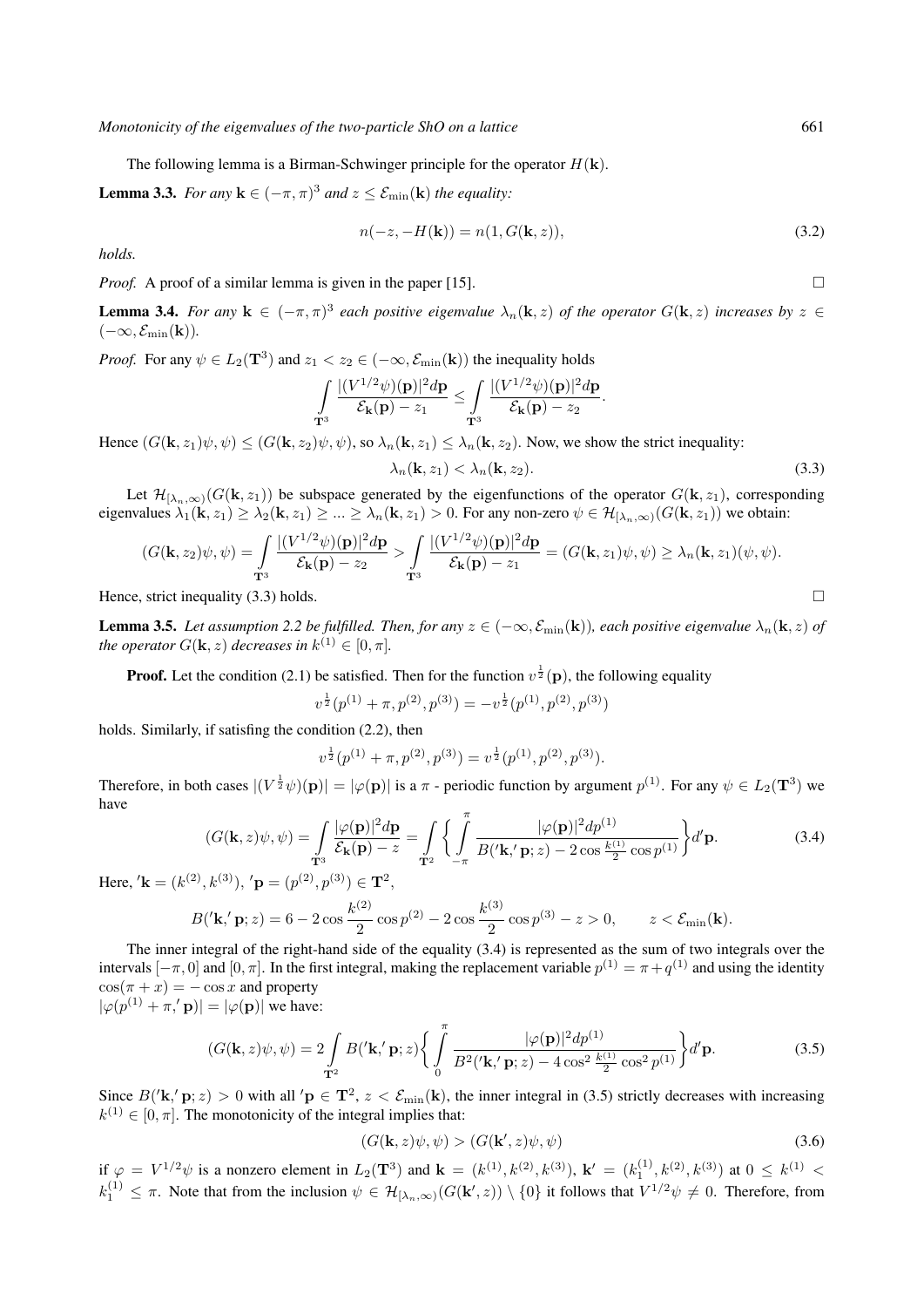the inequality (3.6), the assertion  $(G(\mathbf{k}, z)\psi, \psi) \geq \lambda_n(\mathbf{k}', z)(\psi, \psi)$  holds for all  $\psi \in \mathcal{H}_{[\lambda_n,\infty)}(G(\mathbf{k}', z)) \setminus \{0\}$ . This proves that  $\lambda_n(\mathbf{k}, z) > \lambda_n(\mathbf{k}', z)$  by  $0 \leq k^{(1)} < k_1^{(1)}$  $\tau_1^{(1)} \leq \pi.$ 

**Proof of Theorem 2.3.** Let  $\mathbf{k} = (k^{(1)}, k^{(2)}, k^{(3)})$  and  $\mathbf{k_1} = (k_1^{(1)}, k^{(2)}, k^{(3)})$  be two arbitrary points such that  $0 \le k^{(1)} < k_1^{(1)} \le \pi$ . Let the operator  $H(\mathbf{k})$  has  $N = N(\mathbf{k})$  eigenvalues  $z_1(\mathbf{k}) \le z_2(\mathbf{k}) \le \cdots \le z_N(\mathbf{k})$ , lying below  $\mathcal{E}_{\text{min}}(\mathbf{k})$ . Existence is not less than  $N(\mathbf{k})$  eigenvalues of the operator  $H(\mathbf{k}_1)$  follows from Theorem 2.1. From here, it follows that the operator  $G(\mathbf{k}, z)$  has  $N(\mathbf{k})$  eigenvalues:

$$
\lambda_1(\mathbf{k}, z) \ge \lambda_2(\mathbf{k}, z) \ge \cdots \ge \lambda_N(\mathbf{k}, z) > 1
$$

by  $z \in (z_N(\mathbf{k}), \mathcal{E}_{\min}(\mathbf{k})]$ . The continuity of  $G(\mathbf{k}, z)$  with respect to the totality of variables  $\mathbf{k} \in \mathbf{T}^3$  and  $z < \mathcal{E}_{\min}(\mathbf{k})$ implies the continuity of  $\lambda_n(\mathbf{k}, z)$ ,  $1 \le n \le N$ , with respect such arguments **k** and z. It is easy to show that

$$
\lim_{z \to -\infty} ||G(\mathbf{k}, z)|| = 0. \tag{3.7}
$$

From the inequality  $\lambda_n(\mathbf{k}, z) \leq ||G(\mathbf{k}, z)||$  it follows that for any  $n \in \{1, 2, ..., N\}$  the equation  $\lambda_n(\mathbf{k}, z) = 1$ has a unique solution  $z = z_n(\mathbf{k}) \in (-\infty, \mathcal{E}_{\min}(\mathbf{k}))$ . Uniqueness follows from the monotonicity of  $\lambda_n(\mathbf{k}, \cdot)$  in  $(-\infty, \mathcal{E}_{\text{min}}(\mathbf{k}))$ . By virtue of Lemma 3.2, the number  $z_n(\mathbf{k})$  is the eigenvalue of the operator  $H(\mathbf{k})$ . Using the definition of  $z_n(\mathbf{k})$ , the inequality  $\lambda_n(\mathbf{k}, z) \geq \lambda_{n+1}(\mathbf{k}, z)$  and monotonicity of the function  $\lambda_n(\mathbf{k}, \cdot)$  we obtain that  $z_n(\mathbf{k}) \leq z_{n+1}(\mathbf{k}), n = \overline{1, N-1}$ . Now, let's show the monotonicity of  $z_n(\mathbf{k})$  in each  $k^{(1)} \in [0, \pi]$ . By virtue of Lemma 3.5 an eigenvalue  $\lambda_n(\mathbf{k}, z)$  is the decreasing function with respect to  $k^{(1)} \in [0, \pi]$ , and hence:

$$
1 = \lambda_n(\mathbf{k}, z_n(\mathbf{k})) > \lambda_n(\mathbf{k}_1, z_n(\mathbf{k})).
$$

On the other side:

$$
1 = \lambda_n(\mathbf{k_1}, z_n(\mathbf{k_1})) > \lambda_n(\mathbf{k_1}, z_n(\mathbf{k})).
$$

Since  $\lambda_n(\mathbf{k}, \cdot)$  is an increasing function in  $(-\infty, \mathcal{E}_{\min}(\mathbf{k}))$ , we get  $z_n(\mathbf{k}_1) > z_n(\mathbf{k})$ .

Notice that the assumption (2.1) is essential. The following example shows that if the assumption (2.1) is not satisfied, then there is a potential  $\hat{v}$  and the segment  $[\pi - \delta, \pi]$ , such that the eigenvalue  $E_0(\mathbf{k})$  of the operator  $H(\mathbf{k})$ strictly decreases in  $k^{(1)} \in [\pi - \delta, \pi]$ .

**Example 3.6.** *Let*  $\hat{v}(\mathbf{0}) = 2\hat{v}(\mathbf{e}_1) = 2\hat{v}(-\mathbf{e}_1) = 2$ ,  $\hat{v}(\mathbf{n}) = 0$  *at*  $\mathbf{n} \neq \mathbf{0}$ ,  $\mathbf{n} \neq \pm \mathbf{e}_1$ . *Then the operator*  $H(\pi, \pi, \pi)$  *has simple eigenvalue*  $E_0 = 4$ *. Using perturbation theory, we obtain that the operator*  $H(\pi - \beta, \pi, \pi)$  *has a unique simple eigenvalue*  $E_0(\pi - \beta, \pi, \pi)$  *in the neighborhood of*  $E_0$  *for small*  $\beta$ *, and for*  $E_0(\pi - \beta, \pi, \pi)$  *the following asymptotic formula holds [20]:*

$$
E_0(\pi-\beta,\pi,\pi)=E_0-\frac{\hat{v}(\mathbf{0})-3\hat{v}(\mathbf{e}_1)}{\hat{v}(\mathbf{0})-\hat{v}(\mathbf{e}_1)}\frac{1}{4}\beta^2+O(\beta^4)\quad at\quad \beta\to 0.
$$

*This implies the existence of the segment*  $[\pi - \delta, \pi]$ , where  $E_0(k^{(1)}, \pi, \pi)$  *strictly decreases.* 

## 4. Conclusion

We study the two-particle Schrödinger operator  $H(\mathbf{k})$ ,  $(\mathbf{k} \in \mathbf{T}^3 \equiv (-\pi, \pi]^3$  is the total quasimomentum of a system of two particles) corresponding to the Hamiltonian of the two-particle system on the three-dimensional lattice **Z**<sup>3</sup>. We prove that the number  $N(\mathbf{k}) \equiv N(k^{(1)}, k^{(2)}, k^{(3)})$  of eigenvalues below the essential spectrum of the operator  $H(\mathbf{k})$  is nondecreasing function in each  $k^{(i)} \in [0, \pi]$ ,  $i = 1, 2, 3$ . We show the monotonicity property of each eigenvalue  $z_n(\mathbf{k}) \equiv z_n(k^{(1)}, k^{(2)}, k^{(3)})$  of the operator  $H(\mathbf{k})$  in  $k^{(i)} \in [0, \pi]$  with other coordinates k being fixed. In [21], for the case  $d = 1$  and  $card\{n \in \mathbf{Z} : \hat{v}(n) > 0\} = \infty$ , the limit result:

$$
\lim_{k \to \pi-} N(k) = +\infty,
$$

for the number  $N(k)$  of the eigenvalues of the operator  $H(k)$  was proved. We remark that in our case if  $card\{\mathbf{n} \in$  $\mathbf{Z}^3$ :  $\hat{v}(\mathbf{n}) > 0$ } =  $\infty$ , then one can prove the above limit result.

In the following, we give some generalizations of the statement of Theorem 2.3. If the potential  $\hat{v}$  satisfies one of the conditions:

$$
\hat{v}(2s^{(1)} + 1, 2s^{(2)} + 1, 2s^{(3)} + 1) = 0, \quad \forall s = (s^{(1)}, s^{(2)}, s^{(3)}) \in \mathbf{Z}^3,
$$

$$
\hat{v}(2s^{(1)}, 2s^{(2)}, 2s^{(3)}) = 0, \quad \forall s = (s^{(1)}, s^{(2)}, s^{(3)}) \in \mathbf{Z}^3,
$$

then the eigenvalue  $z_n(k^{(1)}, k^{(2)}, k^{(3)})$  of the operator  $H(k)$  increases with respect to each argument  $k^{(1)}$ ,  $k^{(2)}$  and  $k^{(3)}$  in [0,  $\pi$ ].